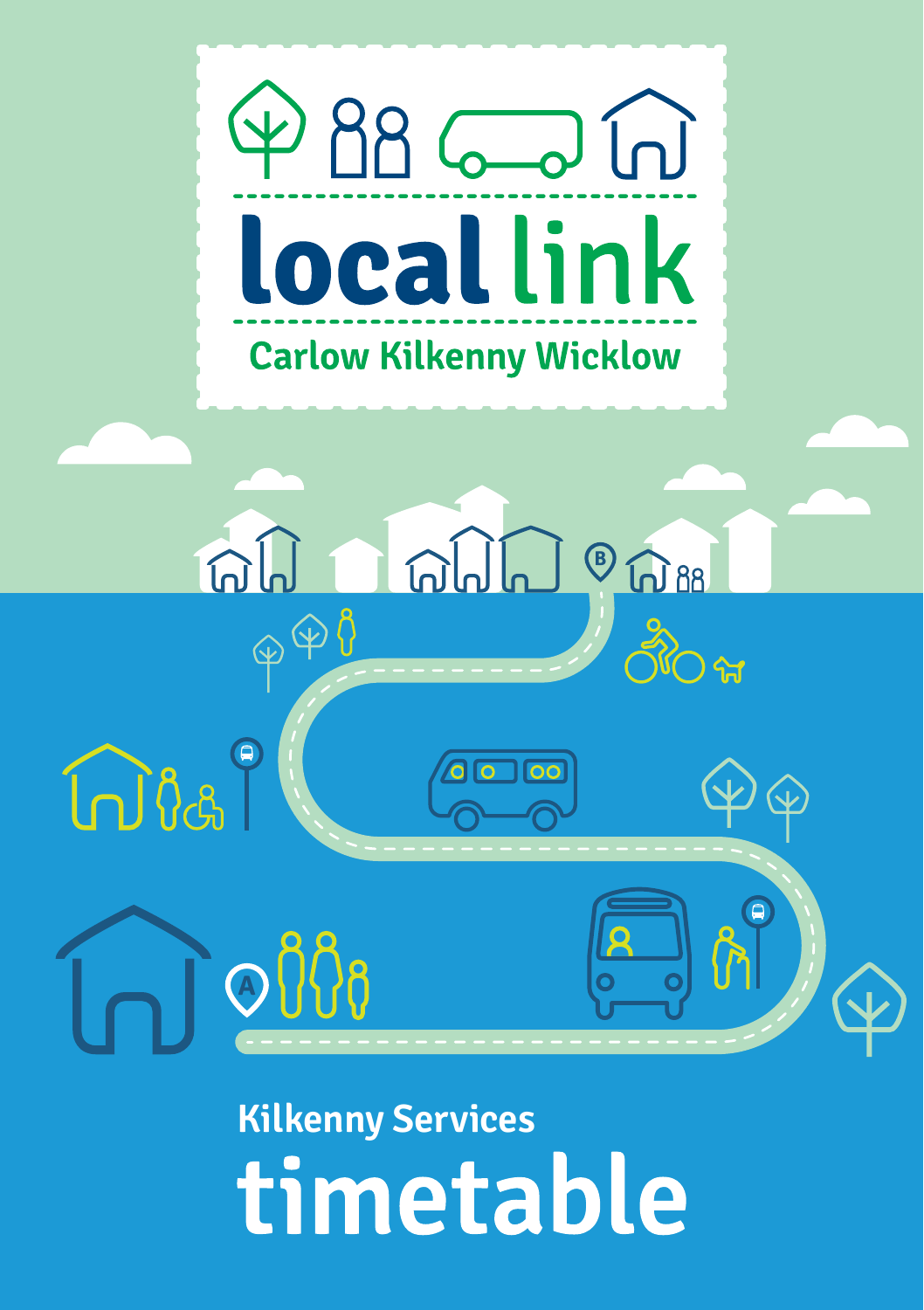## For more information



 $\mathbb{R}^{\mathfrak{d}}$ 

For online information please visit: **locallink.ie** 

LoCall: **1890 42 41 41** Landline: **056 771 5912** Email us at: **ckw@locallink.ie**



Ask your driver or other staff member for assistance



Operated By: **Ring a Link**

Fares: Adult Single: **€3** Under 16s Single: **€2 Free travel pass holders and children under 3 years travel free.**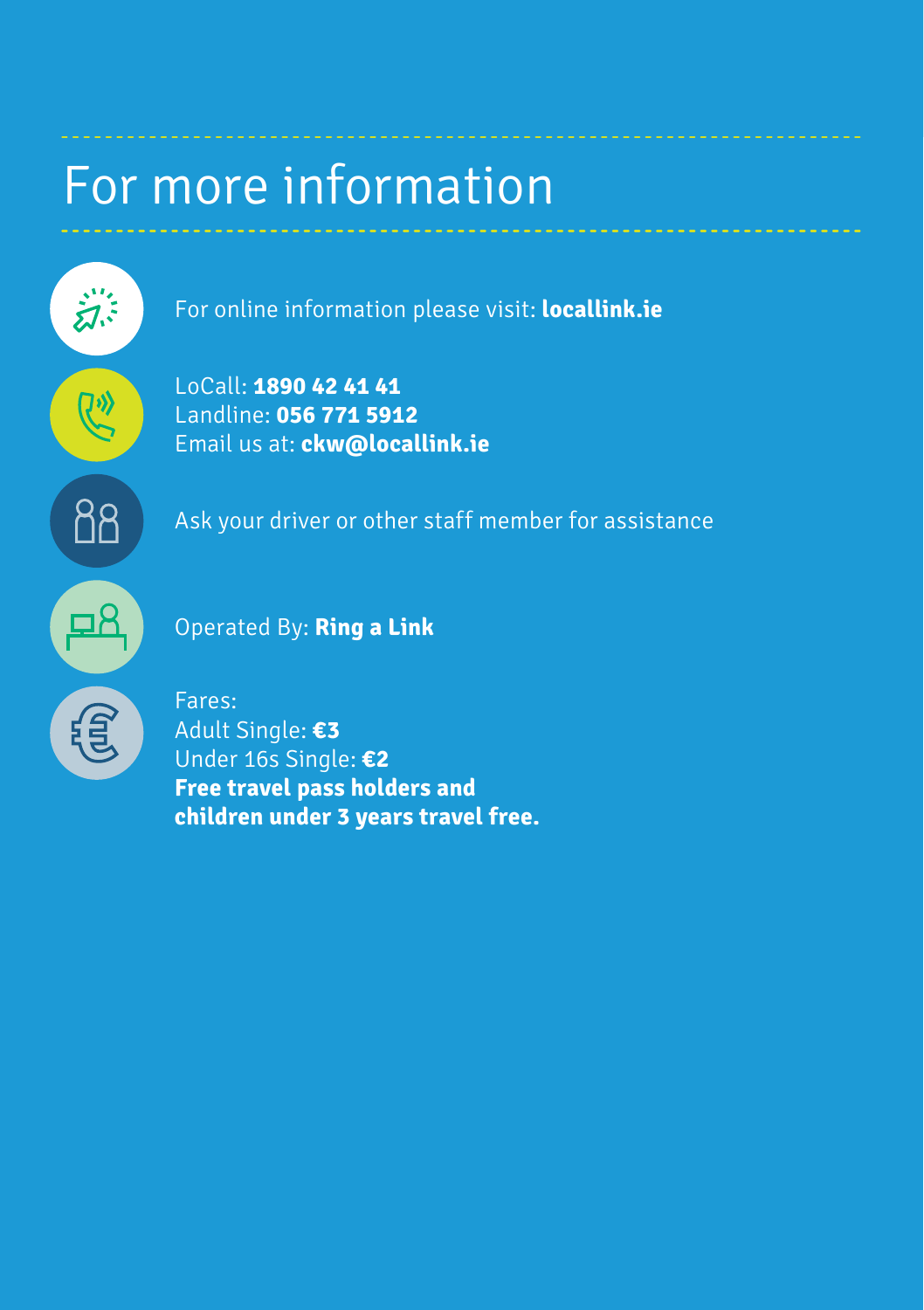## **Contents**

| <b>Route</b>                                  | Page           |
|-----------------------------------------------|----------------|
| 470: Callan & Ballingarry to Kilkenny         | $\overline{c}$ |
| 471: Kilkenny to Bennettsbridge               | $\overline{2}$ |
| <b>489: Slievardagh to Kilkenny</b>           | $\overline{3}$ |
| 491: Galmoy to Kilkenny                       | 4              |
| 493: Castlecomer Area to Castlecomer Town     | 4              |
| 494: Urlingford Area to Urlingford            | 5              |
| 499: South Kilkenny to Kilkenny City          | 5              |
| 498: Kilkenny Day Care                        | 6              |
| 500: Paulstown & Johnswell to Kilkenny        | 6              |
| 487: Piltown to Waterford                     | $\overline{7}$ |
| <b>492: Glenmore to Waterford</b>             | $\overline{7}$ |
| <b>501: Mooncoin to Waterford</b>             | 8              |
| 505: South Kilkenny to Carrick-on-Suir        | 8              |
| <b>502: Callan to Windgap National School</b> | 9              |
| 503: Callan to Kilkenny School Bus 1          | 9              |
| 504: Kilkenny to Callan School Bus 1          | 10             |
| <b>506: Callan to Kilkenny School Bus 2</b>   | 10             |
| <b>507: Kilkenny to Callan School Bus 2</b>   | 11             |
| 514: Kilkenny to Callan School Bus 3          | 11             |

--------------

. . . . . . . . . .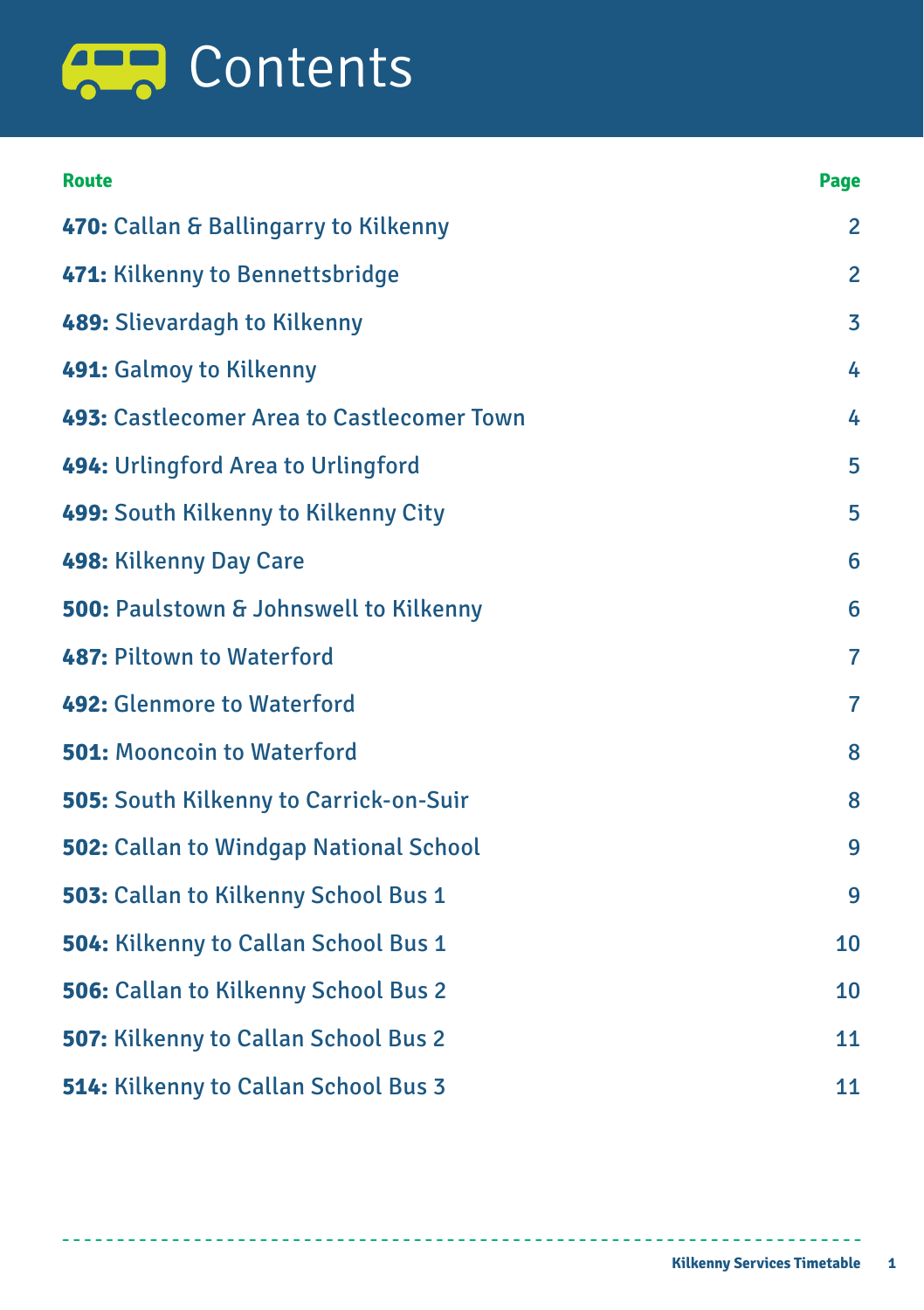<span id="page-3-0"></span>

#### **470:** Callan & Ballingarry to Kilkenny **Day: Tuesday**

| <b>CALLAN &amp; BALLINGARRY TO KILKENNY</b> |                |         |  |  |
|---------------------------------------------|----------------|---------|--|--|
| <b>Stops</b>                                | <b>Departs</b> | Returns |  |  |
| Callan                                      | 09:00          |         |  |  |
| <b>Ballingarry</b>                          |                |         |  |  |
| Kilmanagh                                   |                |         |  |  |
| <b>Ballycallan</b>                          |                |         |  |  |
| Tullaroan                                   |                |         |  |  |
| Dunnes Stores Kilkenny                      |                | 13:00   |  |  |

Demand-Responsive Service. Booking is required.

#### **471:** Kilkenny to Bennettsbridge **Day: Saturday**

| <b>KILKENNY TO BENNETTSBRIDGE</b>             |       |  |  |
|-----------------------------------------------|-------|--|--|
| Stops                                         |       |  |  |
| Padmore & Barnes, Wolfe Tone Street, Kilkenny | 11.30 |  |  |
| Bennettsbridge                                | 11.40 |  |  |

**Note:** This is a one-way service designed for those who wish to join walking trails starting in Bennettsbridge.

Booking is NOT required.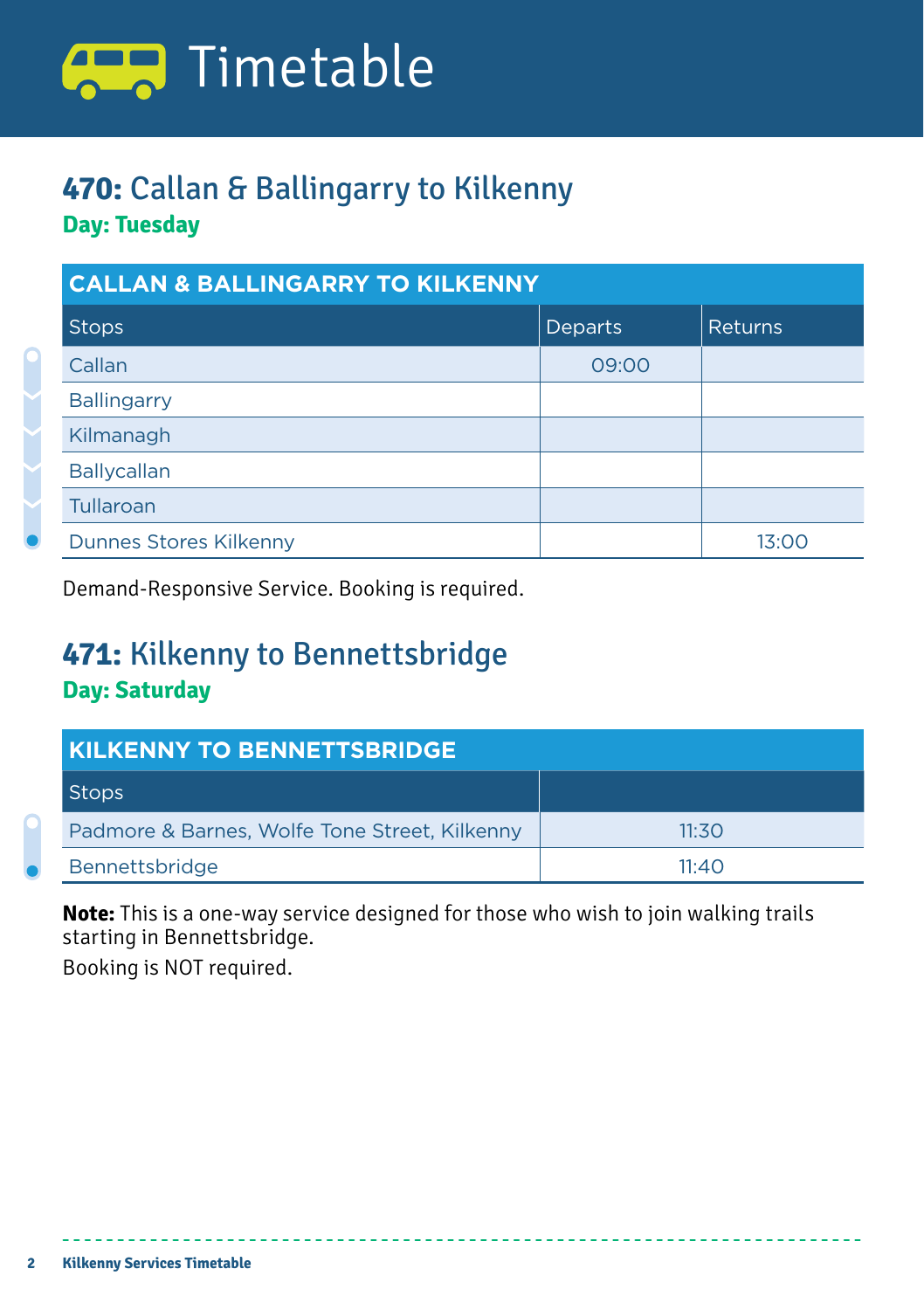#### <span id="page-4-0"></span>**489:** Slievardagh to Kilkenny **Day: Saturday**

| <b>SLIEVARDAGH TO KILKENNY</b> |                |         |  |  |
|--------------------------------|----------------|---------|--|--|
| <b>Stops</b>                   | <b>Departs</b> | Returns |  |  |
| <b>Ballingarry</b>             | 09:00          |         |  |  |
| Mullinahone                    |                |         |  |  |
| Ballynonty                     |                |         |  |  |
| The Commons                    |                |         |  |  |
| Killenaule                     |                |         |  |  |
| Drangan                        |                |         |  |  |
| Coalbrook                      |                |         |  |  |
| Kilmanagh                      |                |         |  |  |
| Dunnes Stores, Kilkenny        |                | 14:00   |  |  |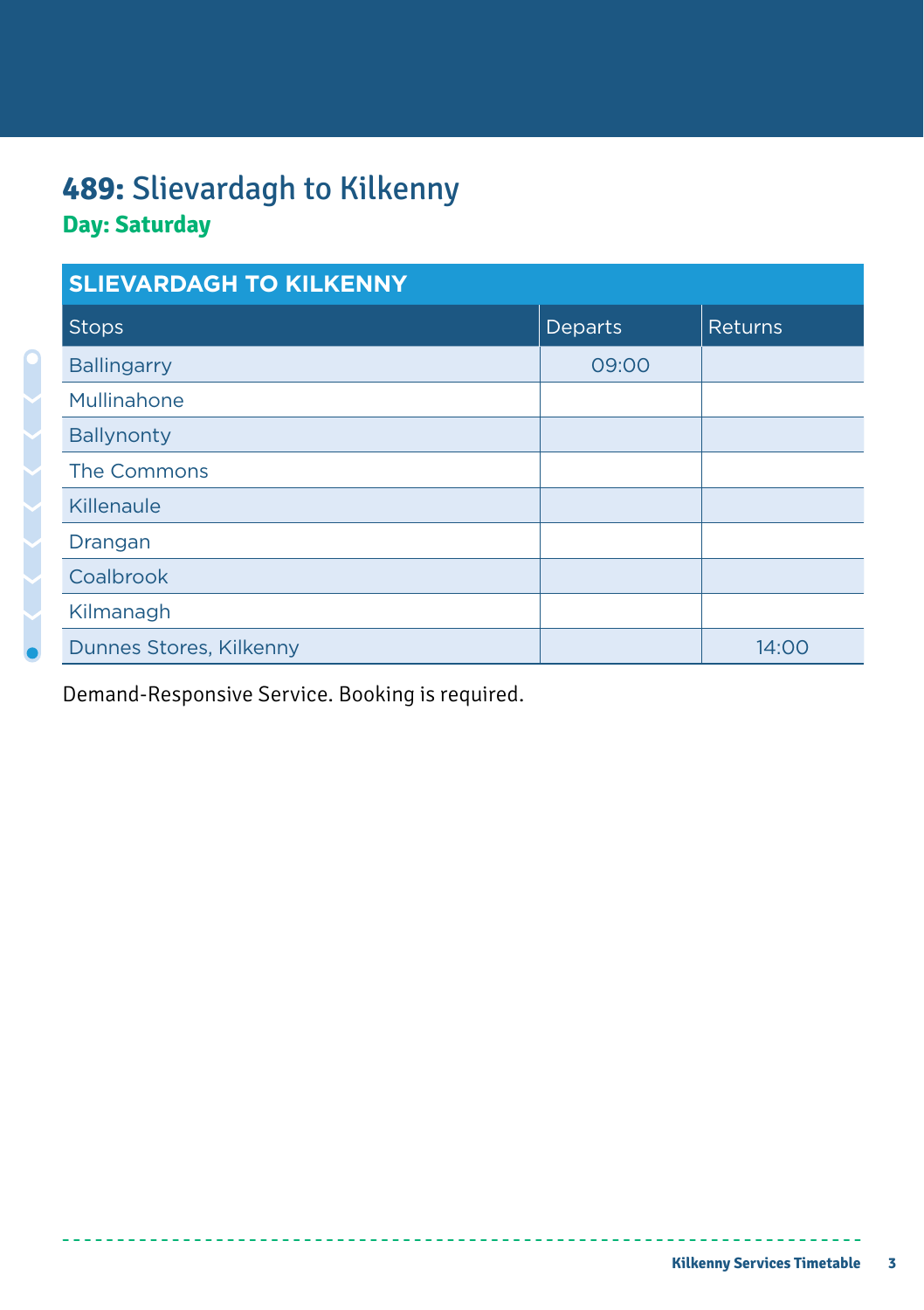<span id="page-5-0"></span>

#### **491:** Galmoy to Kilkenny **Day: Tuesday**

| <b>GALMOY TO KILKENNY</b> |                |         |  |
|---------------------------|----------------|---------|--|
| Stops                     | <b>Departs</b> | Returns |  |
| Galmoy                    | 09:00          |         |  |
| Urlingford                |                |         |  |
| Crosspatrick              |                |         |  |
| Gathabawn                 |                |         |  |
| Cullohill                 |                |         |  |
| Lisdowney                 |                |         |  |
| Freshford                 |                |         |  |
| Dunnes Stores, Kilkenny   |                | 13:45   |  |

Demand-Responsive Service. Booking is required.

#### **493:** Castlecomer Area to Castlecomer Town **Day: Thursday, Friday, Saturday**

| <b>CASTLECOMER AREA TO CASTLECOMER TOWN</b> |         |         |  |  |
|---------------------------------------------|---------|---------|--|--|
| Stops,                                      | Departs | Returns |  |  |
| Clogh                                       | 10:00   |         |  |  |
| Crettyard                                   |         |         |  |  |
| Moneenroe                                   |         |         |  |  |
| Coon                                        |         |         |  |  |
| Coolbaun                                    |         |         |  |  |
| The Square, Castlecomer                     |         | 12:00   |  |  |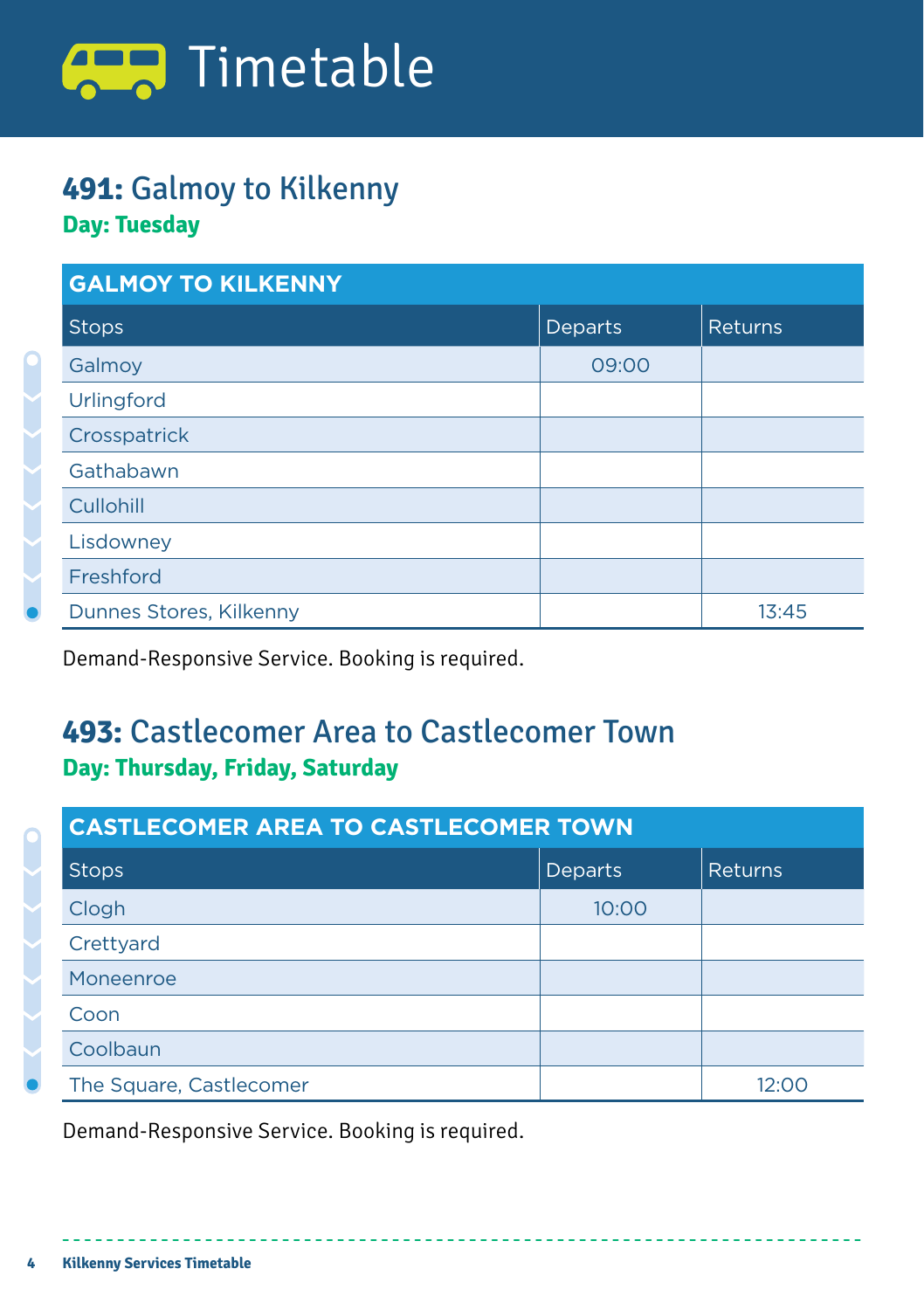#### <span id="page-6-0"></span>**494:** Urlingford Area to Urlingford **Day: Tuesday**

| <b>URLINGFORD AREA TO URLINGFORD</b> |                |         |
|--------------------------------------|----------------|---------|
| <b>Stops</b>                         | <b>Departs</b> | Returns |
| Johnstown                            | 12:30          |         |
| Gathabawn                            |                |         |
| Freshford                            |                |         |
| Gortnahoo                            |                |         |
| Urlingford                           |                | 17:00   |

Demand-Responsive Service. Booking is required.

#### **499:** South Kilkenny to Kilkenny City **Day: Thursday**

| <b>SOUTH KILKENNY TO KILKENNY CITY</b> |                |                |  |
|----------------------------------------|----------------|----------------|--|
| <b>Stops</b>                           | <b>Departs</b> | <b>Returns</b> |  |
| Hugginstown                            | 09:00          |                |  |
| <b>Ballyhale</b>                       |                |                |  |
| Kilmoganny                             |                |                |  |
| Knocktopher                            |                |                |  |
| Dunnamaggin                            |                |                |  |
| Kells                                  |                |                |  |
| Stoneyford                             |                |                |  |
| Danesfort                              |                |                |  |
| Dunnes Stores, Kilkenny                |                | 13:00          |  |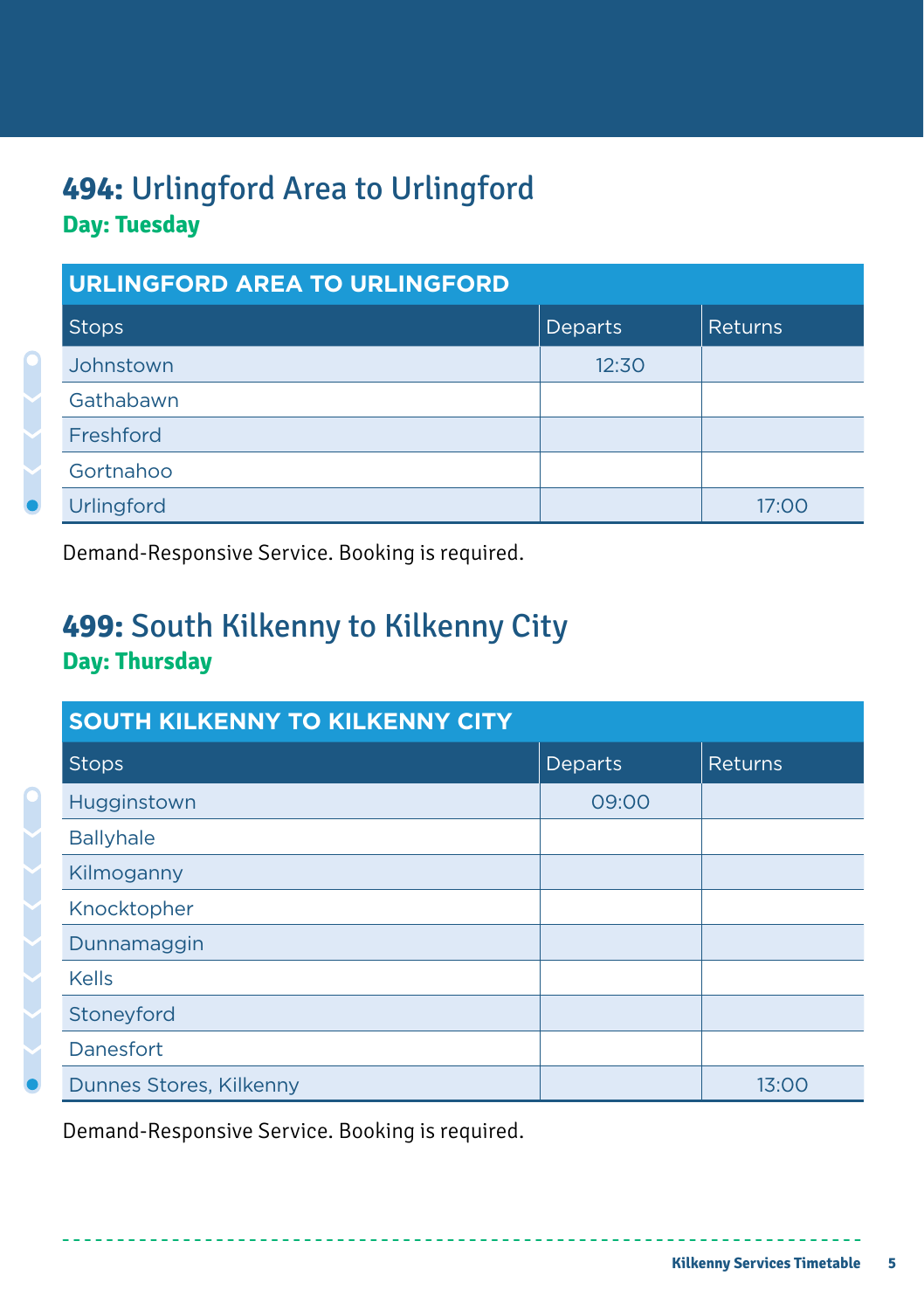<span id="page-7-0"></span>

#### **498:** Kilkenny Day Care **Day: Wednesday**

| <b>KILKENNY DAY CARE</b>                                       |         |         |  |  |
|----------------------------------------------------------------|---------|---------|--|--|
| <b>Stops</b>                                                   | Departs | Returns |  |  |
| St. Mary's Day Care Centre, Gaol Road, Kilkenny                | 09:30   | 15:30   |  |  |
| St. Patrick's Day Care Centre, Father Hayden<br>Road, Kilkenny | 09:30   | 15:30   |  |  |

Registration is required.

#### **500:** Paulstown & Johnswell to Kilkenny **Day: Friday**

| <b>PAULSTOWN &amp; JOHNSWELL TO KILKENNY</b> |                |         |  |  |
|----------------------------------------------|----------------|---------|--|--|
| <b>Stops</b>                                 | <b>Departs</b> | Returns |  |  |
| Paulstown                                    | 09:30          |         |  |  |
| Gowran                                       |                |         |  |  |
| Goresbridge                                  |                |         |  |  |
| Freneystown                                  |                |         |  |  |
| Johnswell                                    |                |         |  |  |
| Dunnes Stores, Kilkenny                      |                | 13:30   |  |  |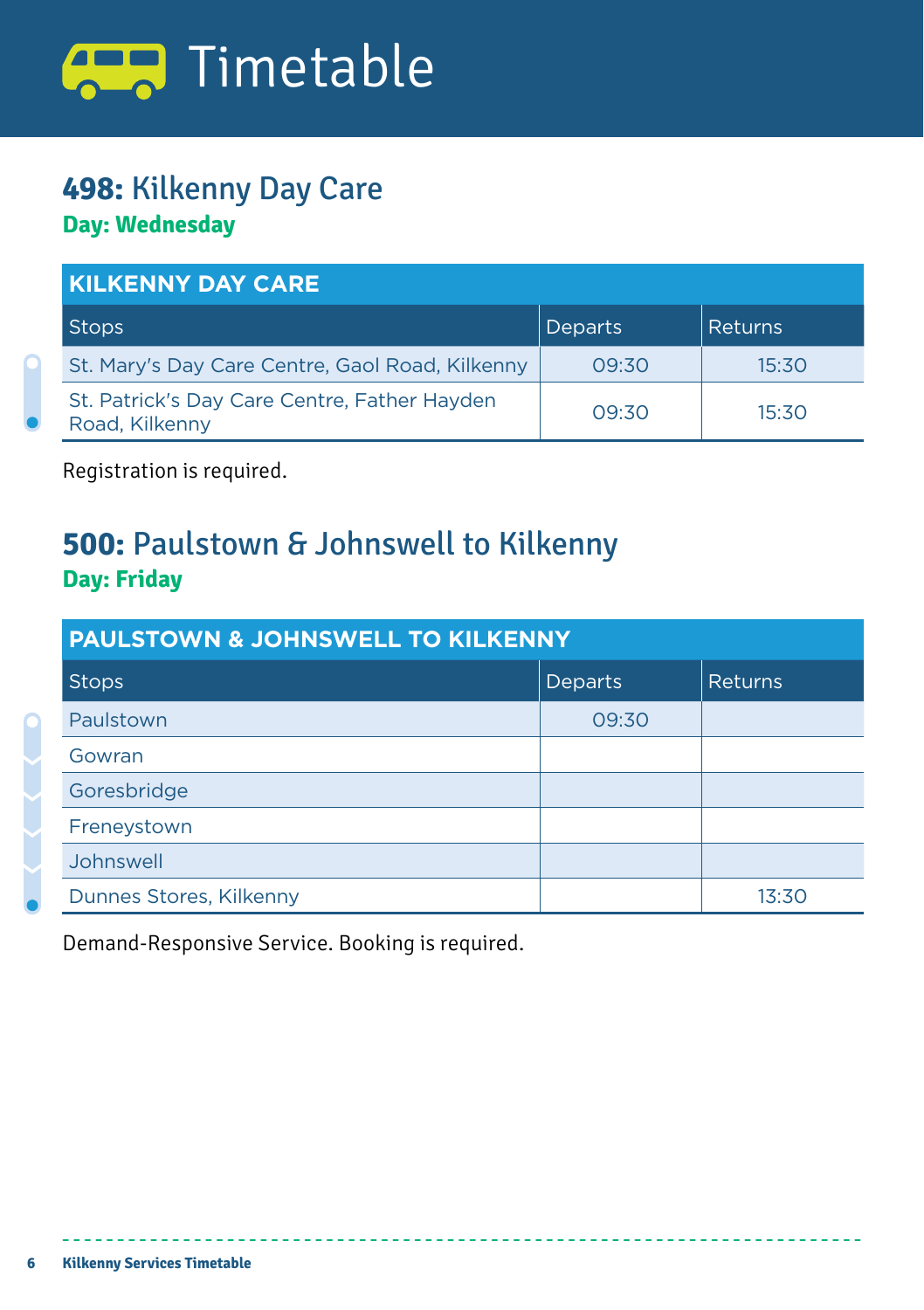## <span id="page-8-0"></span>**487:** Piltown to Waterford

| <b>PILTOWN TO WATERFORD</b> |       |       | <b>WATERFORD TO PILTOWN,</b> |       |       |
|-----------------------------|-------|-------|------------------------------|-------|-------|
| <b>Stops</b>                | Mon   | Sat   | <b>Stops</b>                 | Mon   | Sat   |
| Piltown                     | 10:00 | 10:00 | City Square,                 | 14:00 | 13:00 |
| Mooncoin                    |       |       | Waterford                    |       |       |
| Kilmacow                    |       |       | Kilmacow                     |       |       |
| City Square,                |       |       | Mooncoin                     |       |       |
| Waterford                   |       |       | Piltown                      |       |       |

Demand-Responsive Service. Booking is required.

#### **492:** Glenmore to Waterford **Day: Wednesday, Friday**

| <b>GLENMORE TO WATERFORD</b> |                |                |
|------------------------------|----------------|----------------|
| Stops                        | <b>Departs</b> | <b>Returns</b> |
| Mullinavat                   | 08:45          |                |
| <b>Ballyfacey</b>            |                |                |
| Glenmore                     |                |                |
| Listrolin                    |                |                |
| City Square, Waterford       |                | 13:00          |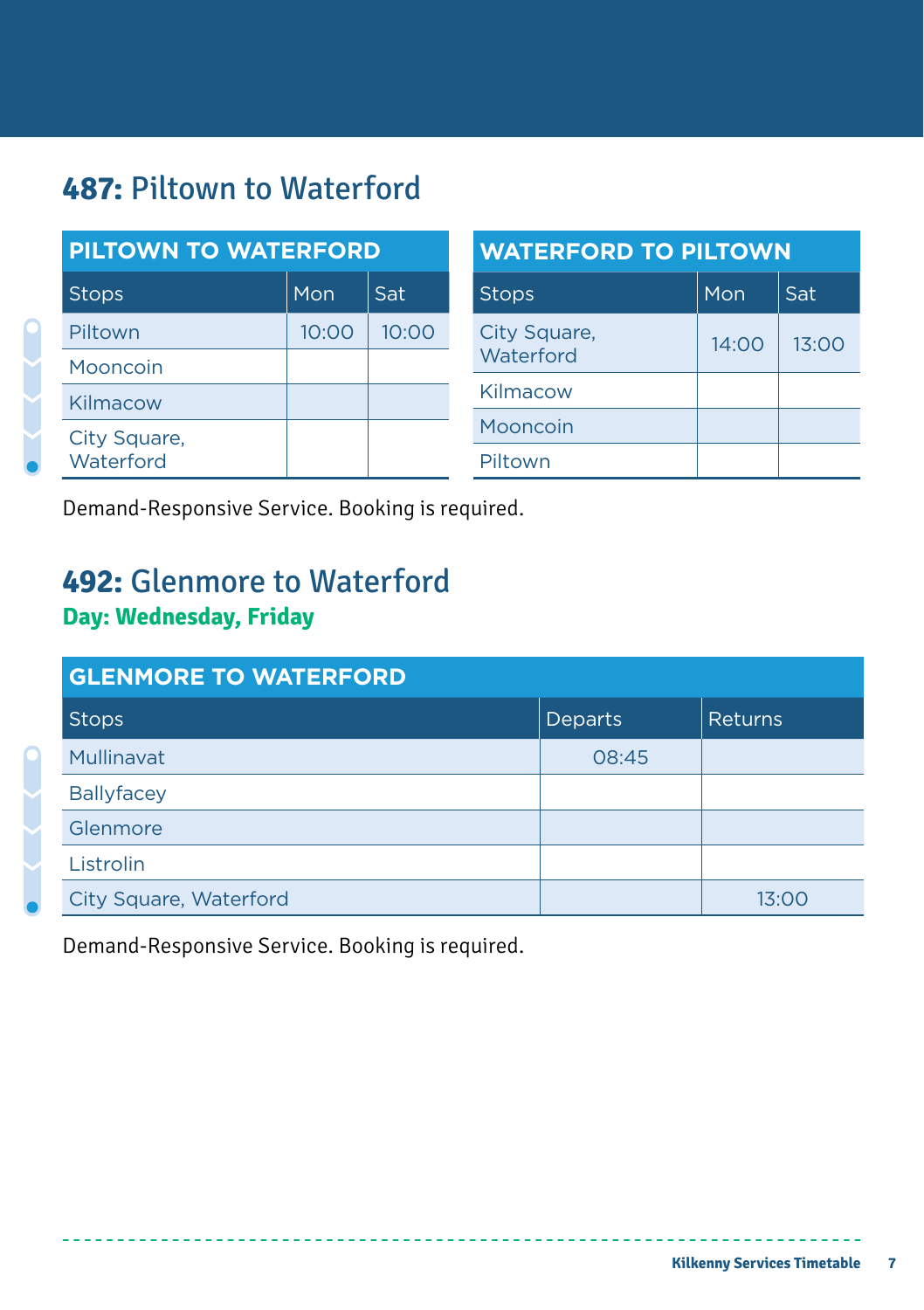<span id="page-9-0"></span>

#### **501:** Mooncoin to Waterford **Day: Wednesday, Friday**

| <b>MOONCOIN TO WATERFORD</b> |                |                |
|------------------------------|----------------|----------------|
| <b>Stops</b>                 | <b>Departs</b> | <b>Returns</b> |
| Mooncoin                     | 10:15          |                |
| Mullinavat                   |                |                |
| Kilmacow                     |                |                |
| Aglish                       |                |                |
| Grannagh                     |                |                |
| City Square, Waterford       |                | 14:00          |

Demand-Responsive Service. Booking is required.

## **505:** South Kilkenny to Carrick-on-Suir

| <b>SOUTH KILKENNY TO CARRICK-ON-SUIR</b> |           |       |              |       |       |       |       |
|------------------------------------------|-----------|-------|--------------|-------|-------|-------|-------|
| <b>Stops</b>                             | Mon - Fri |       |              |       |       | Sat   |       |
| Windgap                                  | 08:45     | 10:00 | <b>11:00</b> | 12:00 | 16:00 | 08:45 | 14:00 |
| Kilmoganny                               |           |       |              |       |       |       |       |
| Grangemockler                            |           |       |              |       |       |       |       |
| Ahenny                                   |           |       |              |       |       |       |       |
| Owning                                   |           |       |              |       |       |       |       |
| Faugheen                                 |           |       |              |       |       |       |       |
| Carrick-on-Suir                          |           |       |              |       |       |       |       |

Passengers can travel to or from Carrick-on-Suir on any of these trips. **Note:** On Saturday, passengers can remain on this bus as it travels to Waterford on service 487 - Piltown to Waterford - returning from Waterford at 13:00. Demand-Responsive Service. Booking is required.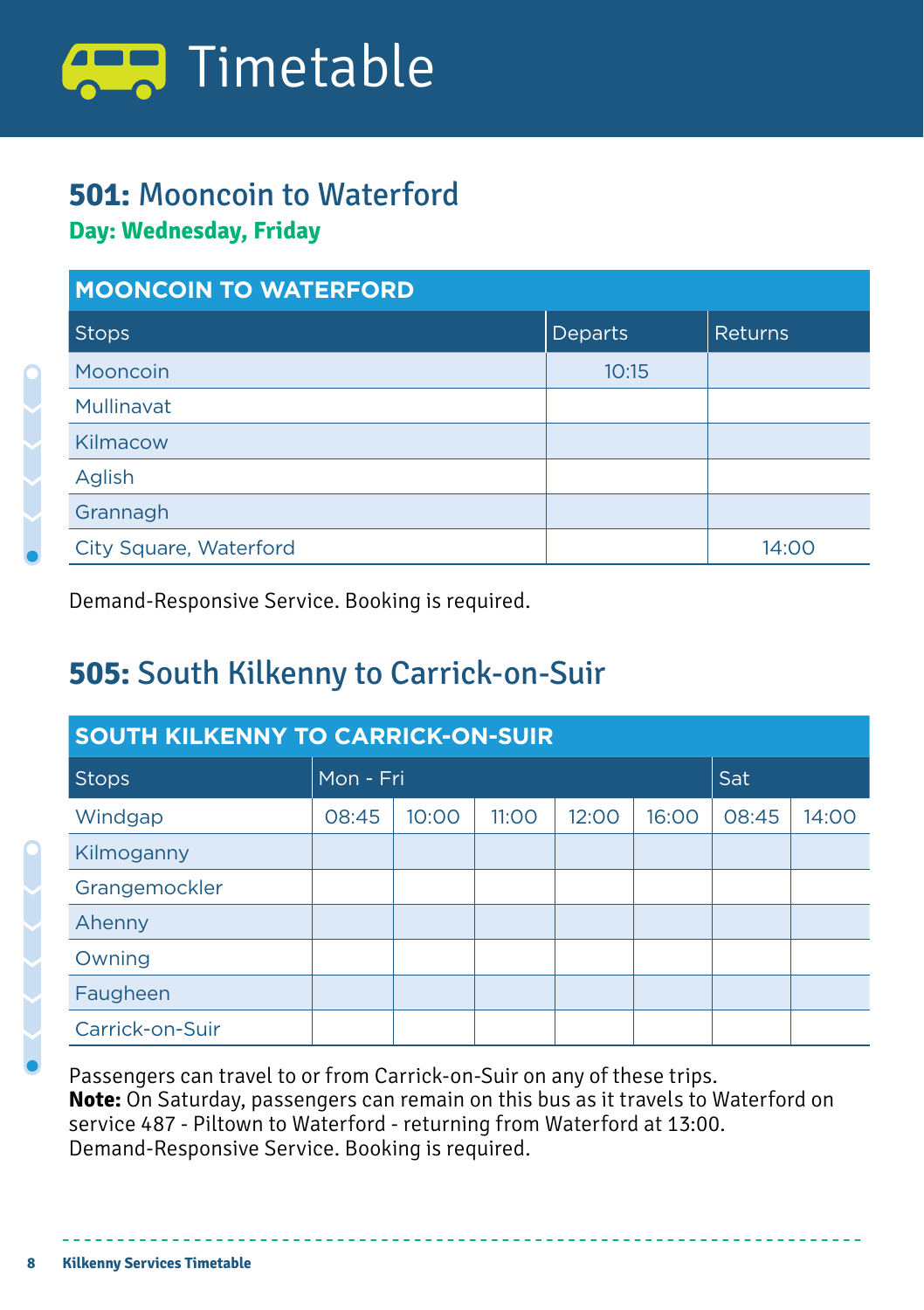## <span id="page-10-0"></span>**502:** Callan to Windgap National School

#### **CALLAN CBS TO WINDGAP NATIONAL SCHOOL**

| <b>Stops</b>                   | Mon - Fri |
|--------------------------------|-----------|
| Callan CBS                     | 08:40     |
| <b>Windgap National School</b> | 09:20     |

#### **WINDGAP NATIONAL SCHOOL TO CALLAN CBS**

| Stops                             | Mon - Fri |       |  |
|-----------------------------------|-----------|-------|--|
| <b>Windgap National</b><br>School | 14:00     |       |  |
| <b>Windgap National</b><br>School | 14:35     | 15:00 |  |
| Callan CBS                        |           | 15.45 |  |

### **503:** Callan to Kilkenny School Bus 1

| <b>CALLAN TO KILKENNY</b>   |           | <b>KILKENNY TO CALLAN</b>   |             |  |
|-----------------------------|-----------|-----------------------------|-------------|--|
| Stops                       | Mon - Fri | <b>Stops</b>                | l Mon - Fri |  |
| <b>Callan CBS</b>           | O7:45     | <b>IMC Cinema, Kilkenny</b> | 16:25       |  |
| Lidl, Waterford Road        | 08:05     | St. Keran's College         | 16:30       |  |
| St. Keran's College         | 08:10     | Lidl, Waterford Road        | 16:35       |  |
| <b>IMC Cinema, Kilkenny</b> | 08:15     | <b>Callan CBS</b>           | 16:50       |  |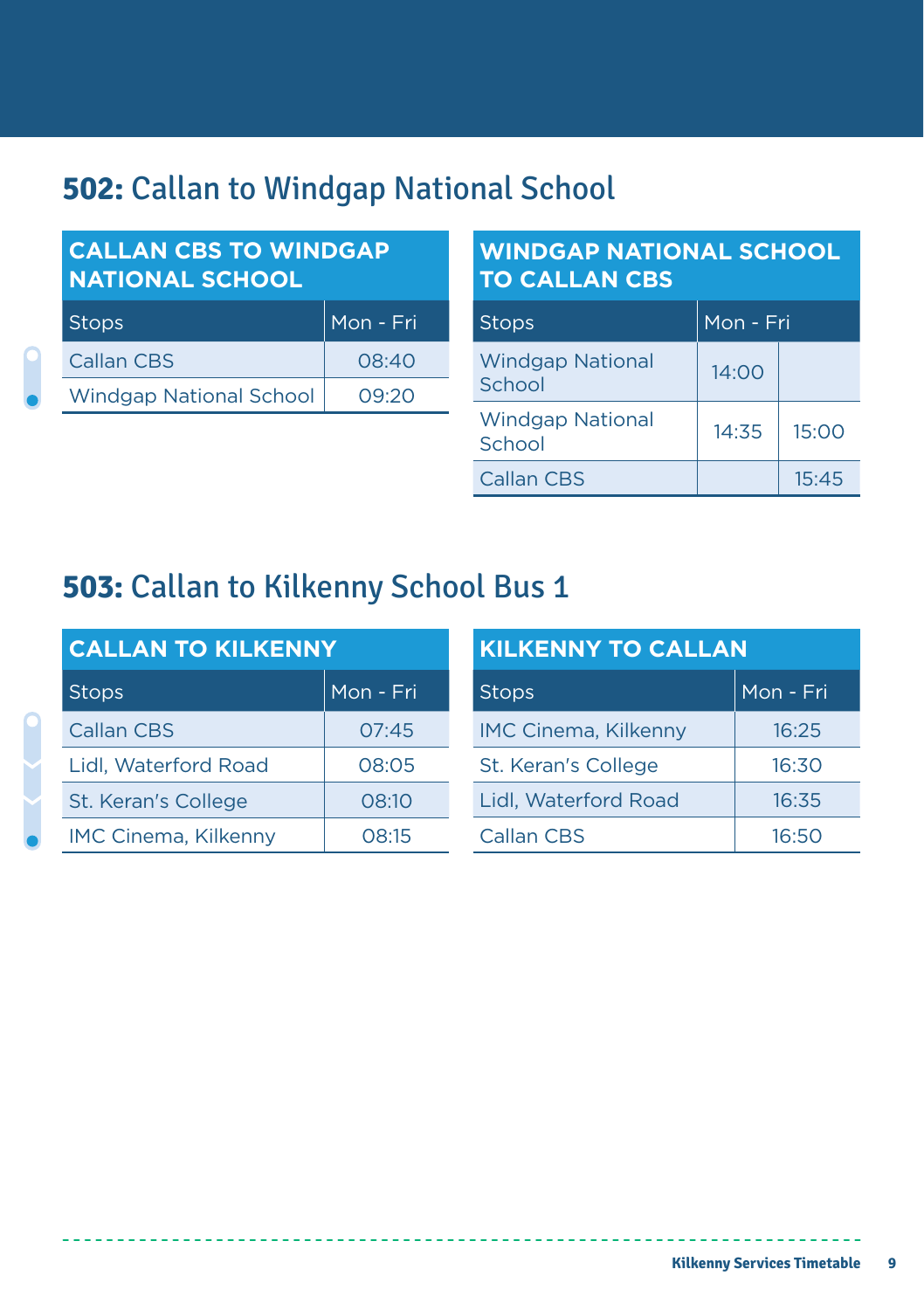## <span id="page-11-0"></span>**4.5** Timetable

## **504:** Kilkenny to Callan School Bus 1

| <b>KILKENNY TO CALLAN</b>   |           | <b>CALLAN TO KILKENNY</b>   |           |  |
|-----------------------------|-----------|-----------------------------|-----------|--|
| <b>Stops</b>                | Mon - Fri | <b>Stops</b>                | Mon - Fri |  |
| Lidl, Waterford Road        | 08:10     | <b>Callan CBS</b>           | 16:50     |  |
| <b>IMC Cinema, Kilkenny</b> | 08:15     | <b>IMC Cinema, Kilkenny</b> | 17:10     |  |
| AXA, Dublin Road            | 08:20     | Lidl, Waterford Road        | 17:15     |  |
| <b>Callan CBS</b>           | 08:40     | AXA, Dublin Road            | 17:20     |  |

### **506:** Callan to Kilkenny School Bus 2

| <b>CALLAN TO KILKENNY</b>                         |           | <b>KILKENNY TO CALLAN</b>             |           |  |
|---------------------------------------------------|-----------|---------------------------------------|-----------|--|
| <b>Stops</b>                                      | Mon - Fri | Stops                                 | Mon - Fri |  |
| <b>Poulacapple National</b><br>School             | 07:30     | AXA, Dublin Road                      | 16:30     |  |
|                                                   |           | Lidl, Waterford Road                  | 16:35     |  |
| <b>Callan CBS</b>                                 | 07:35     | <b>IMC Cinema, Kilkenny</b>           | 16:40     |  |
| <b>Presentation Secondary</b><br>School, Kilkenny | 07:50     | <b>Callan CBS</b>                     | 16:55     |  |
| St. Kieran's College,<br>Kilkenny                 | 07:55     | <b>Poulacapple National</b><br>School | 17:00     |  |
| <b>IMC Cinema, Kilkenny</b>                       | 08:00     |                                       |           |  |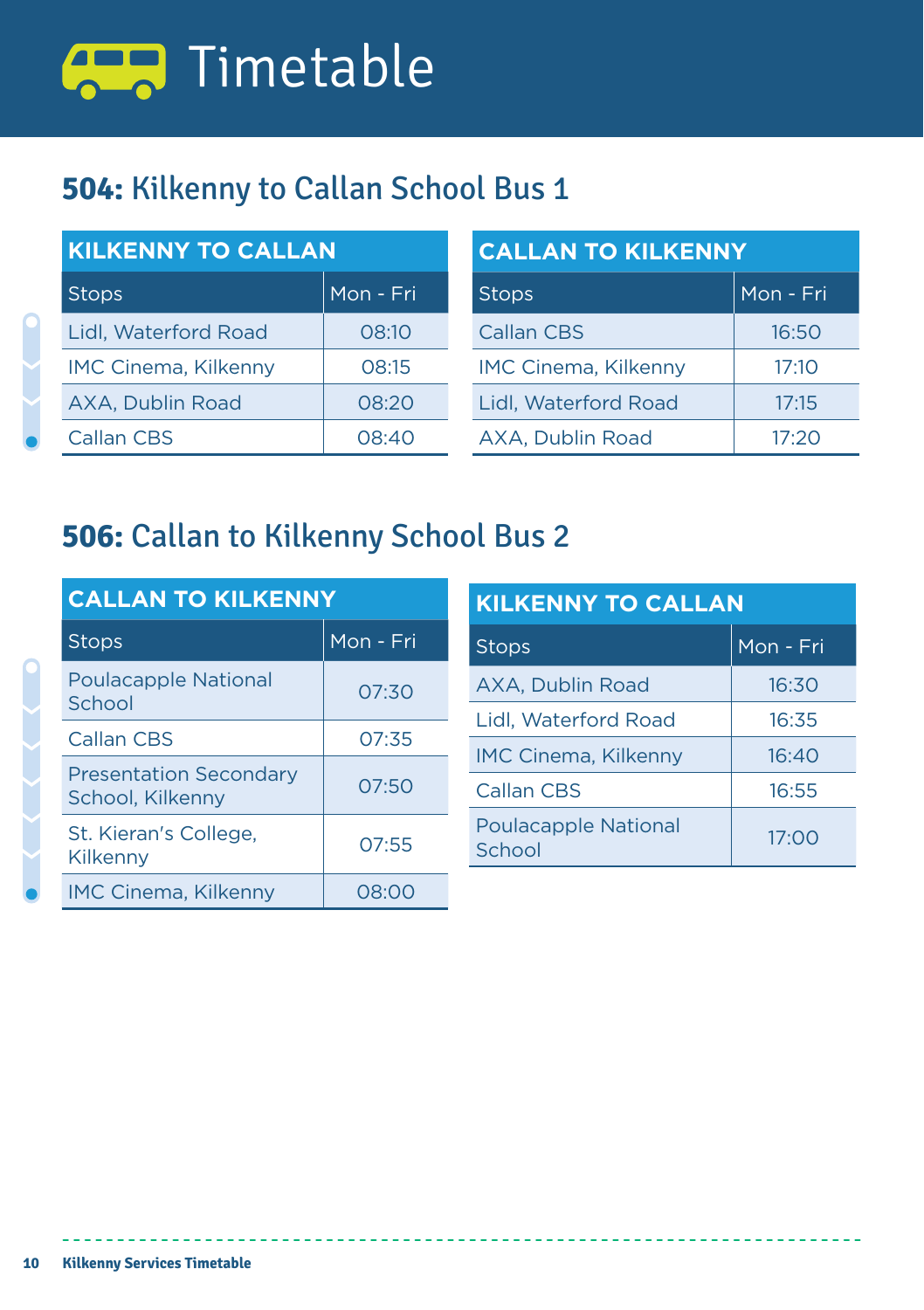## <span id="page-12-0"></span>**507:** Kilkenny to Callan School Bus 2

| <b>KILKENNY TO CALLAN</b> |           | <b>CALLAN TO KILKENNY</b> |           |  |
|---------------------------|-----------|---------------------------|-----------|--|
| <b>Stops</b>              | Mon - Fri | <b>Stops</b>              | Mon - Fri |  |
| <b>IMC Cinema</b>         | 08:00     | <b>IMC Cinema</b>         | 16:00     |  |
| AXA, Dublin Road          | 08:05     | AXA, Dublin Road          | 16:20     |  |
| Lidl, Waterford Road      | 08:10     | Lidl, Waterford Road      | 16:25     |  |
| <b>Callan CBS</b>         | 08:30     | Callan CBS                | 16:30     |  |

## **514:** Kilkenny to Callan School Bus 3

| <b>KILKENNY TO CALLAN</b> |           | <b>CALLAN TO KILKENNY</b> |             |  |
|---------------------------|-----------|---------------------------|-------------|--|
| <b>Stops</b>              | Mon - Fri | <b>Stops</b>              | l Mon - Fri |  |
| Maxol, Dublin Road        | 07:30     | <b>Callan CBS</b>         | 16:00       |  |
| Lidl, Waterford Road      | 07:35     | Callan Road Roundabout    | 16:20       |  |
| Callan Road Roundabout    | 07:40     | Lidl, Waterford Road      | 16:25       |  |
| Callan CBS                | 08:00     | Maxol, Dublin Road        | 16:30       |  |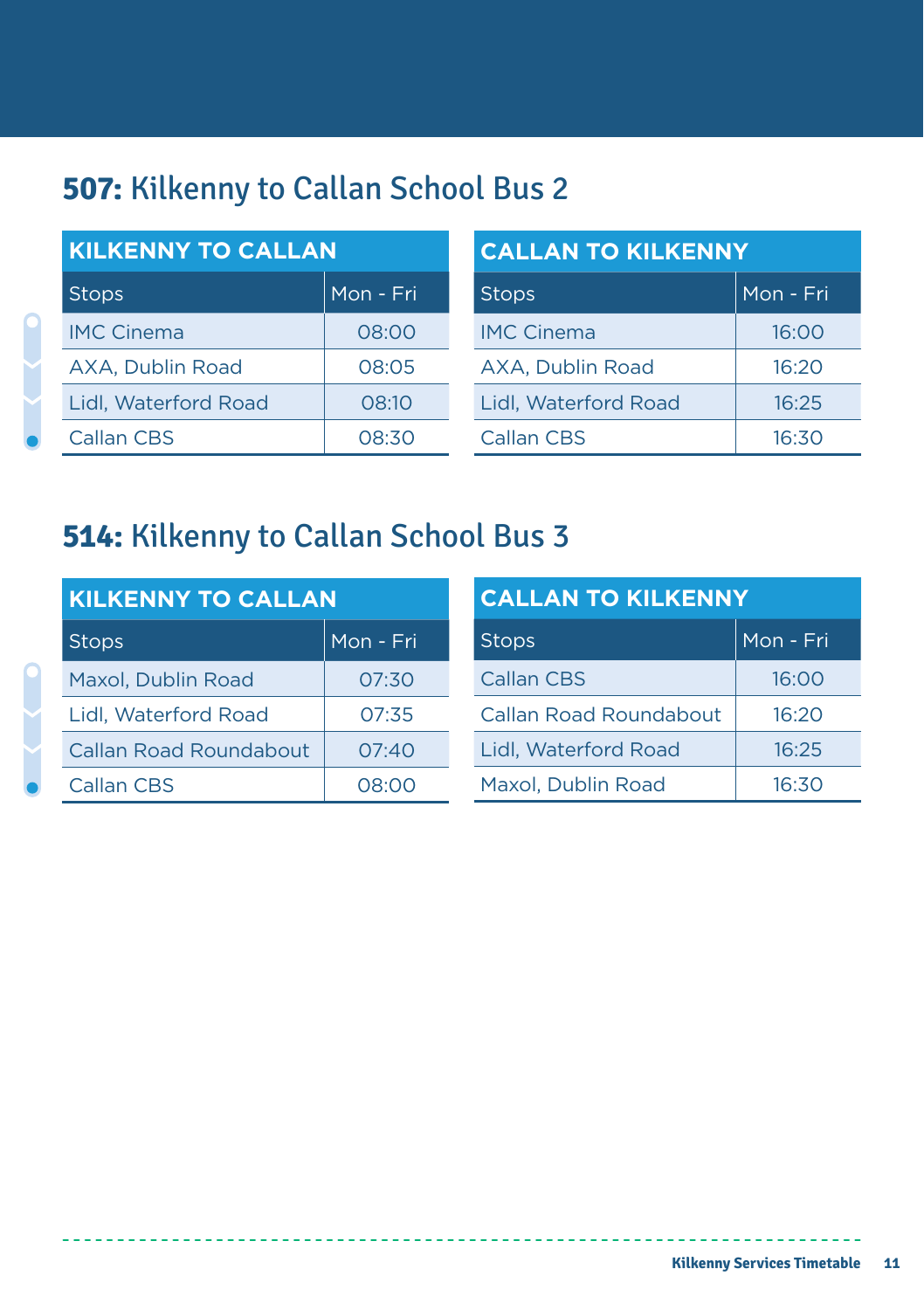**Kilkenny Services Timetable**